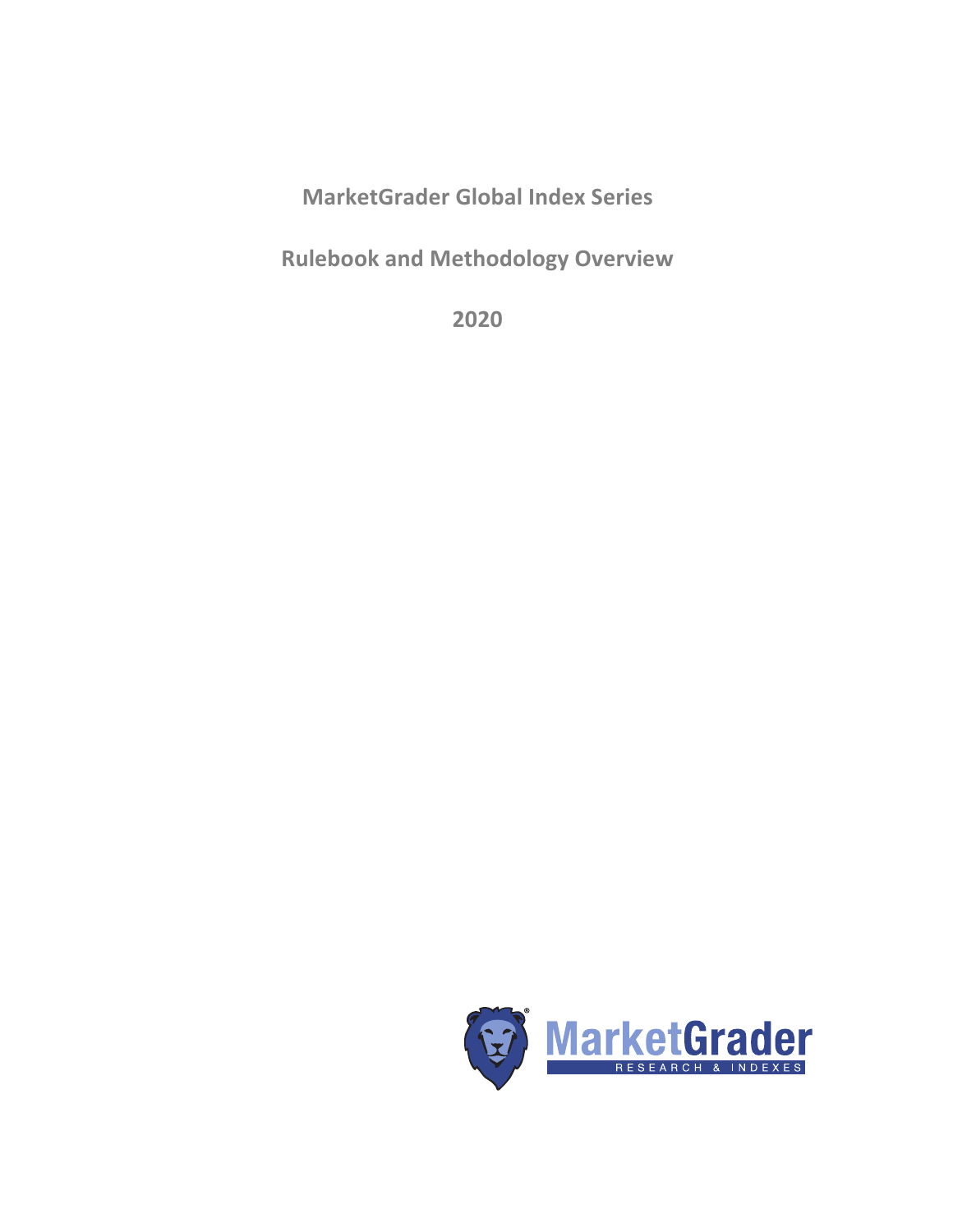## **Introduction**

The MarketGrader Global Indexes, created and administered by MarketGrader, are designed to provide investors with exposure to the fastest growing and most financially sound companies listed across various stock exchanges around the world. MarketGrader selects all index constituents on a semi-annual basis according to criteria described in this document.

# **MarketGrader's Coverage Universe**

In order to define the universe from which the MarketGrader Indexes are selected, it is necessary to first define MarketGrader's research coverage universe since the company's security selection is based on its public company ratings. Thus, MarketGrader's research coverage universe is defined as the set of companies traded on public stock exchanges globally that meet the criteria necessary for MarketGrader to perform a comprehensive fundamental analysis according to its proprietary methodology. This methodology is based on 24 indicators, each graded independently, across four fundamental categories: Growth, Value, Profitability and Cash Flow. The sum of all 24 indicator grades is aggregated into a final numerical overall grade in a range between zero and one hundred. MarketGrader therefore requires that a minimum number of fundamental indicators meet its analysis requirements in order to assign them a grade. Furthermore, a minimum number of them must be graded consistently over time for a company to be eligible for coverage by MarketGrader and, subsequently, for inclusion into the MarketGrader Indexes. The following criteria are evaluated by MarketGrader in the maintenance of its research coverage universe according to MarketGrader's primary research coverage regions.

Americas:

Universe Inclusions:

All public issues defined as common shares and ADRs (American Depositary Receipts) that are listed in non-OTC (over the counter) exchanges. This includes Limited Partnerships (LPs) and Real Estate Investment Trusts (REITs). LPs and REITs are ineligible for inclusion to some indexes on a case by case basis, as listed in the individual index rules in this document. All issues eligible for universe inclusion must have at least three active trading days within the last 12 calendar days. Company domicile is defined based on the Entity "ISO Country" code as defined by FactSet.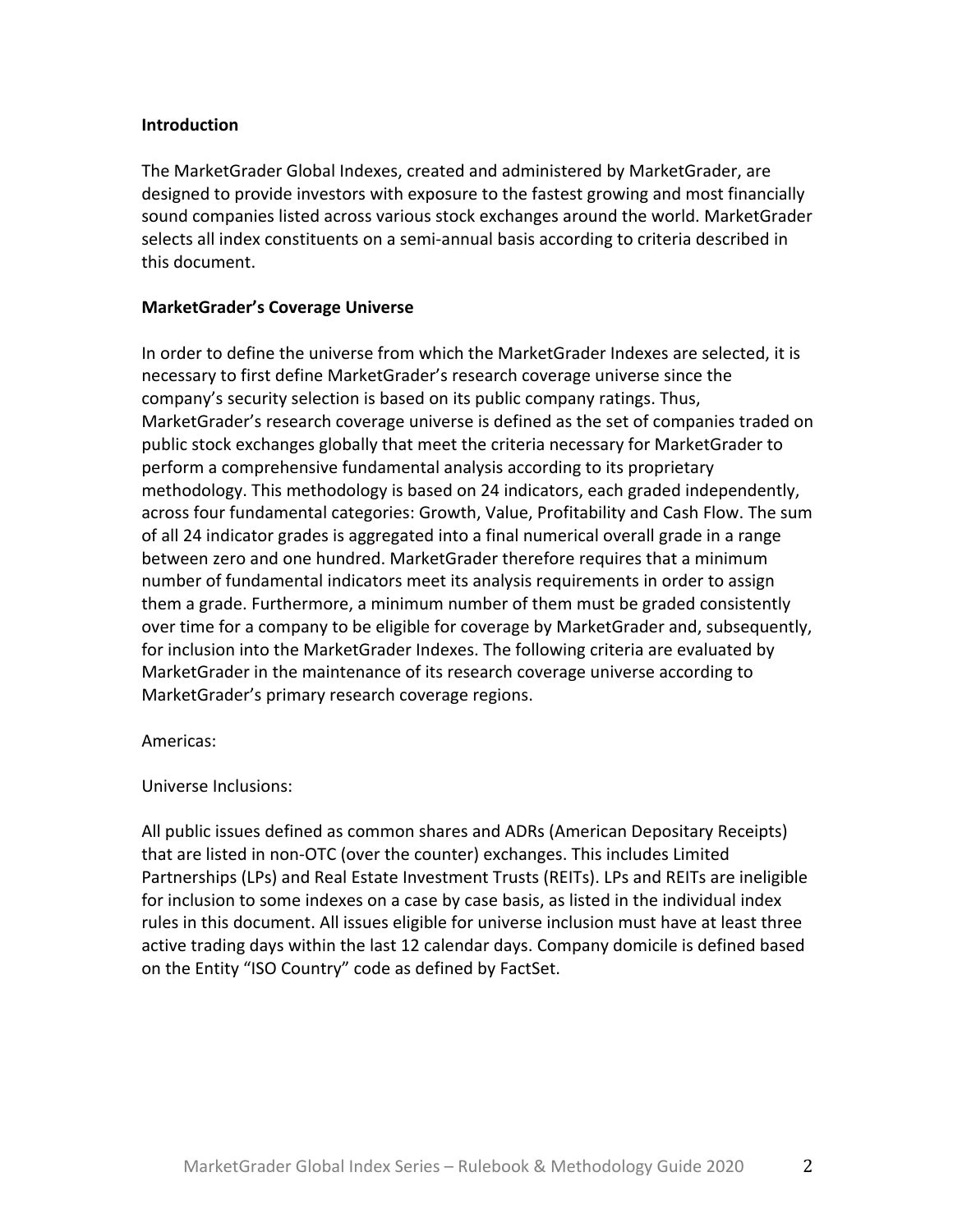# Asia Pacific:

## Universe Inclusions

All public issues defined as common shares where, according to FactSet, entity types are defined as "public" or "holding companies". Also, all entity sub-types defined as "Limited Partnership". All issues eligible for universe inclusion must have at least one active trading day within the last 12 calendar days. Company domicile is defined based on the Entity "ISO Country" code as defined by FactSet.

# Europe & Middle East:

All public issues defined as common shares where, according to FactSet, entity types are defined as "public" or "holding companies". Also, all entity sub-types defined as "Limited Partnership". Only primary listing issues in this region are included in its research universe. All issues eligible for universe inclusion must have at least three active trading days within the last 12 calendar days. Company domicile is defined based on the Entity "ISO Country" code as defined by FactSet.

#### Sector Classification

All companies in MarketGrader's coverage universe are classified according to FactSet's classification system. 

Universe Exclusions (All Regions):

- Companies with zero trailing 12-month revenue and a total market capitalization below USD 500 million.
- Companies with zero annual revenue and a total market capitalization below USD 500 million.
- Companies with zero trailing 12-month revenue and annual sales older than two years prior to the universe evaluation date.
- Companies missing trailing 12-month revenue and annual revenue from most recently reported financial statement.
- Companies with ratings in less than 22 of MarketGrader's 24 fundamental indicators
- Companies whose most recently filed financials statements are over 12 months old from the date of the universe evaluation date.

# Review Frequency

The MarketGrader research coverage universe is reviewed on a weekly basis, following the last weekly close of equity markets in the U.S.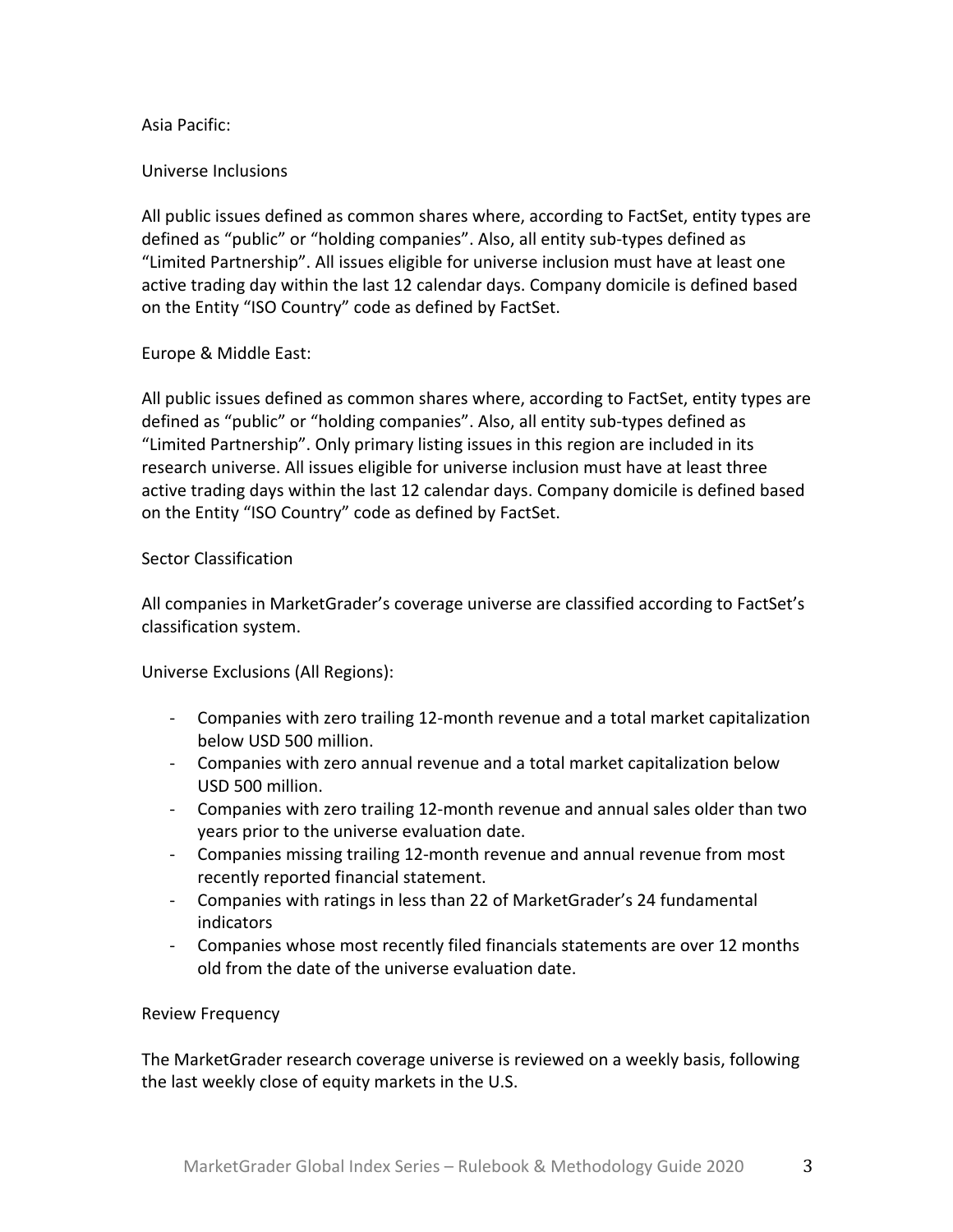# **MarketGrader's Global Indexes' Overall Universe**

The index universe is comprised of all common stocks in MarketGrader's research coverage universe that have received a MarketGrader overall grade consistently for at least six months. For companies listed in countries with quarterly financial filing requirements, only companies that have reported their most recent financials within the last six months are eligible to the MarketGrader Indexes. For companies listed in countries with semi-annual financial filing requirements, only companies that have reported their most recent financials within the last 12 months are eligible.

# **MarketGrader's Global Indexes' Investable Universe**

Companies must have a minimum total market capitalization of USD 50 million on the index selection date in order to be eligible. Additionally, a company's free float market capitalization as a percentage of total market capitalization must be at least 10% on the index selection date in order to be eligible.

For North American Indexes, all companies must have a minimum total market capitalization of USD 100 million and a minimum three-month average daily trading volume of USD 2 million. Exceptions to these rules are addressed on a case by case basis in each Index's individual rulebook.

For Chinese Indexes (companies domiciled in China and listed on the Shanghai Stock Exchange, the Shenzhen Stock Exchange, the Hong Kong Stock Exchange, the New York Stock Exchange or NASDAQ), all companies must have a minimum total market capitalization of USD 200 million; a minimum three-month average daily trading volume of USD 2 million; and a minimum 12-month aggregate trading volume of USD 50 million.

For Indian Indexes (companies listed on the National Stock Exchange, Bombay Stock Exchange or on U.S. National Exchanges), all companies must have a minimum total market capitalization of USD 150 million and a minimum three-month average daily trading volume of USD 2 million.

For Indexes comprised of companies in Emerging Economies, as defined by the International Monetary Fund's World Economic Outlook Database, companies must have a minimum three-month daily trading volume of USD 1 million or USD 500,000, as defined on a case by case basis in each Index's rulebook.

For Indexes comprised of companies in Developed Economies, as defined by the International Monetary Fund's World Economic Outlook Database, companies must have a minimum three-month daily trading volume of USD 2 million.

Please refer to individual Index rulebooks for specific eligibility and inclusion requirements.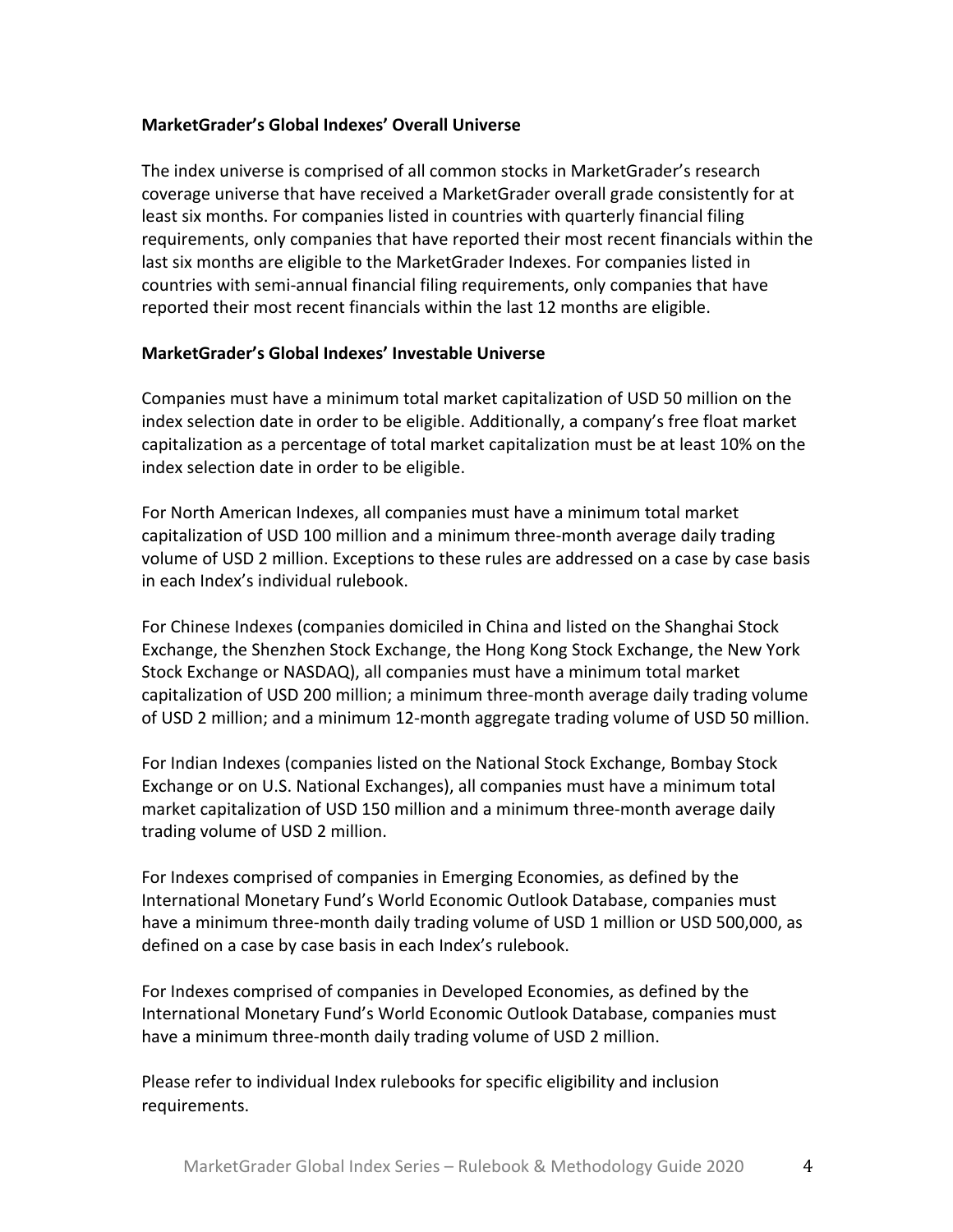# **The MarketGrader Developed Markets (ex-Australia) Health Care Index**

#### Introduction

The MarketGrader Developed Markets (ex-Australia) Health Care Index consists of 50 fundamentally sound companies in the Health Care sector that are domiciled in any of the Eligible Developed Markets defined below. The index constituents are selected on the basis of the strength of their fundamentals as measured by the MarketGrader Score (0 to 100) and their total market capitalization.

#### Eligible Developed Market Countries

| Austria       | Ireland     | Norway               |
|---------------|-------------|----------------------|
| Belgium       | Israel      | Portugal             |
| Canada        | Italy       | Singapore            |
| Denmark       | Japan       | Spain                |
| Finland       | Korea       | Sweden               |
| France        | Luxembourg  | Switzerland          |
| Germany       | Netherlands | United Kingdom       |
| Hong Kong SAR | New Zealand | <b>United States</b> |

#### Index Names and Index Symbols

Price Return Series

- Index Name: MarketGrader Developed Markets (ex-Australia) Health Care Index – Price Return
- Short Name: MG DM (ex-Aus) Health Care
- Symbols: MGHCAUPR (AUD); MGHCUSPR (USD)

# Net Total Return Series

- Index Name: MarketGrader Developed Markets (ex-Australia) Health Care Index – Net Total Return
- Short Name: MG DM (ex-Aus) Health Care NTR
- Symbols: MGHCAUNR (AUD); MGHCUSNR (USD)

Gross Total Return Series

- Index Name: MarketGrader Developed Markets (ex-Australia) Health Care Index – Gross Total Return
- Short Name: MG DM (ex-Aus) Health Care TR
- Symbols: MGHCAUTR (AUD); MGHCUSTR (USD)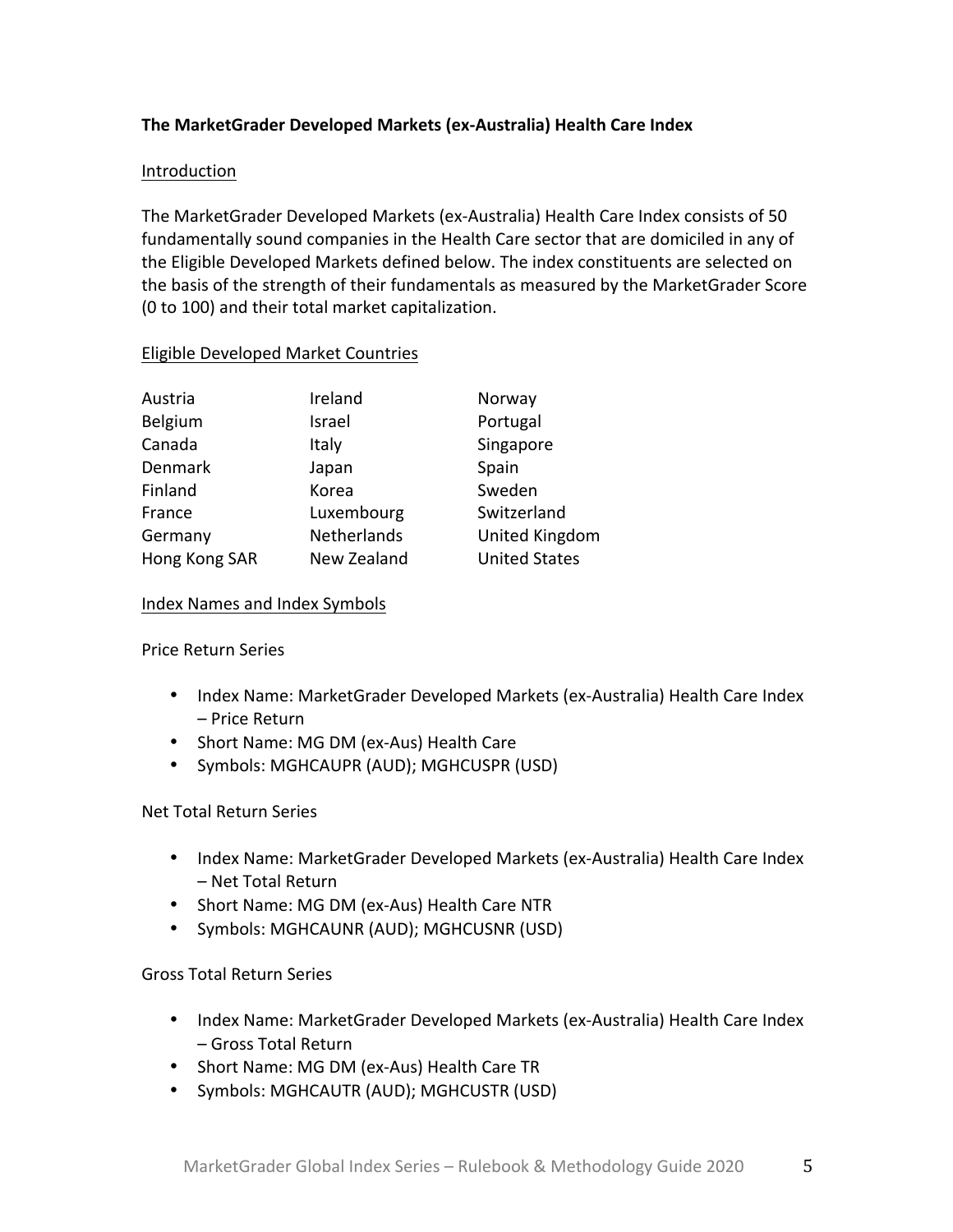## Base Date and Base Index Level

The Index's base date is December 31, 2007. Its base level is 100.

## **Currency**

The Index is calculated in US Dollars and Australian Dollars.

#### Investable Universe

All companies in the Health Care sector that are domiciled and listed in any Eligible Developed Market. All companies must have a minimum market capitalization of USD 500 million and a minimum three-month average daily trading volume of USD 2 million.

# Selection of Index Constituents

MarketGrader calculates daily 24 fundamental indicators for every company in its Coverage Universe across four categories: Growth, Value, Profitability and Cash Flow. These 24 indicators are aggregated into a final MarketGrader Score that ranges from zero (0) to one hundred (100). On the Index's rebalance selection date, MarketGrader selects the companies in the underlying Investable Universe with the 100 highest MarketGrader Scores, provided that at least 60 are domiciled in the United States.

MarketGrader then selects, from the 100 companies with the highest MG Score, the 50 largest companies based on total market capitalization.

If a company is an existing Index constituent but its market capitalization ranks in the top 55 stocks in the group of top 100 companies by MarketGrader Score, the company will remain the in the index (the "Buffer" rule).

If an index constituent is dual-listed in more than one of the exchanges in the underlying Investable Universe and the non-constituent issue has a higher MarketGrader Score than the Index constituent, the Index constituent will remain in the Index and not be replaced by the other issue even if the latter has a higher MarketGrader Score.

If two issues of the same company with a dual-listing are eligible for selection to the Index based on their MarketGrader Score (provided that one is not already an Index constituent), MarketGrader will select the issue with the higher three-month average daily trading volume (in USD) for inclusion in the Index.

# Index Selection, Reconstitution and Rebalance Dates

The Index is reconstituted and rebalanced after the close of trading on U.S. exchanges on the third Friday of March and September. The Index constituents are selected on the